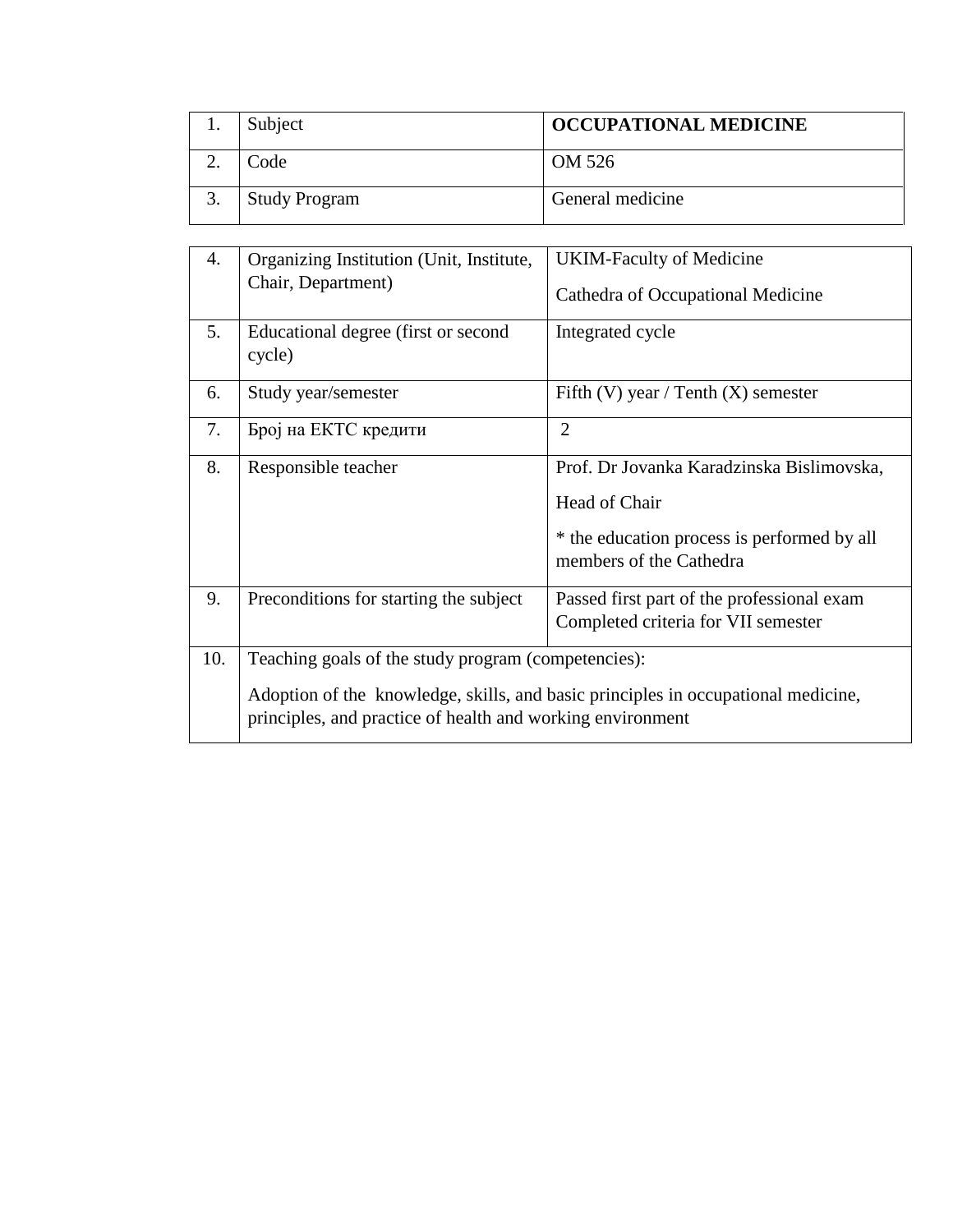| 11.<br>$\Box$ Contents of the study program: |
|----------------------------------------------|
|----------------------------------------------|

## **Theoretical course**:

- Physiology and psychology of work;
- Ergonomics, Ecology of work and working environment's surveillance
- Physical hazards in working environment and health's effects;
- Chemical hazards in working environment and health's effects;
- Psychosocial factors at work and health's effects;
- Biological hazards in working environment and health's effects
- Occupational diseases, work-related diseases and impairments of selected organs and systems
- Preventive measures, Preventive strategy

## **Practical course:**

- Microclimate in working environment; workplace analysis;
- Noise in working environment and hearing assessment;
- Ionizing radiation, personal dosimeters, safety measures;
- Lighting in working environment and sight assessment;
- Air pollution in working environment;
- Functional capacity assessment: cardio-respiratory system, anthropometry;
- Preventive medical examinations**;**
- Occupational diseases (case reports)
- Work-related-diseases (case reports)
- Pneumoconiosis and RTG classification-interpretation;
- Methods and procedures in work ability assessment-practical work;
- Specific occupational risks in exposed workers in different sectors and industries
- Workers' Preparedness and Response to disasters
- Analysis of research data and scientific publications in the field of occupational medicine

12. Methods of learning: Lectures with interactive approach; Practical work, Seminars, Poster preparation and presentation

| Total available amount of learning hours    | 60 hours                           |
|---------------------------------------------|------------------------------------|
| Distribution of the available learning time | 45 hours lectures, practical work, |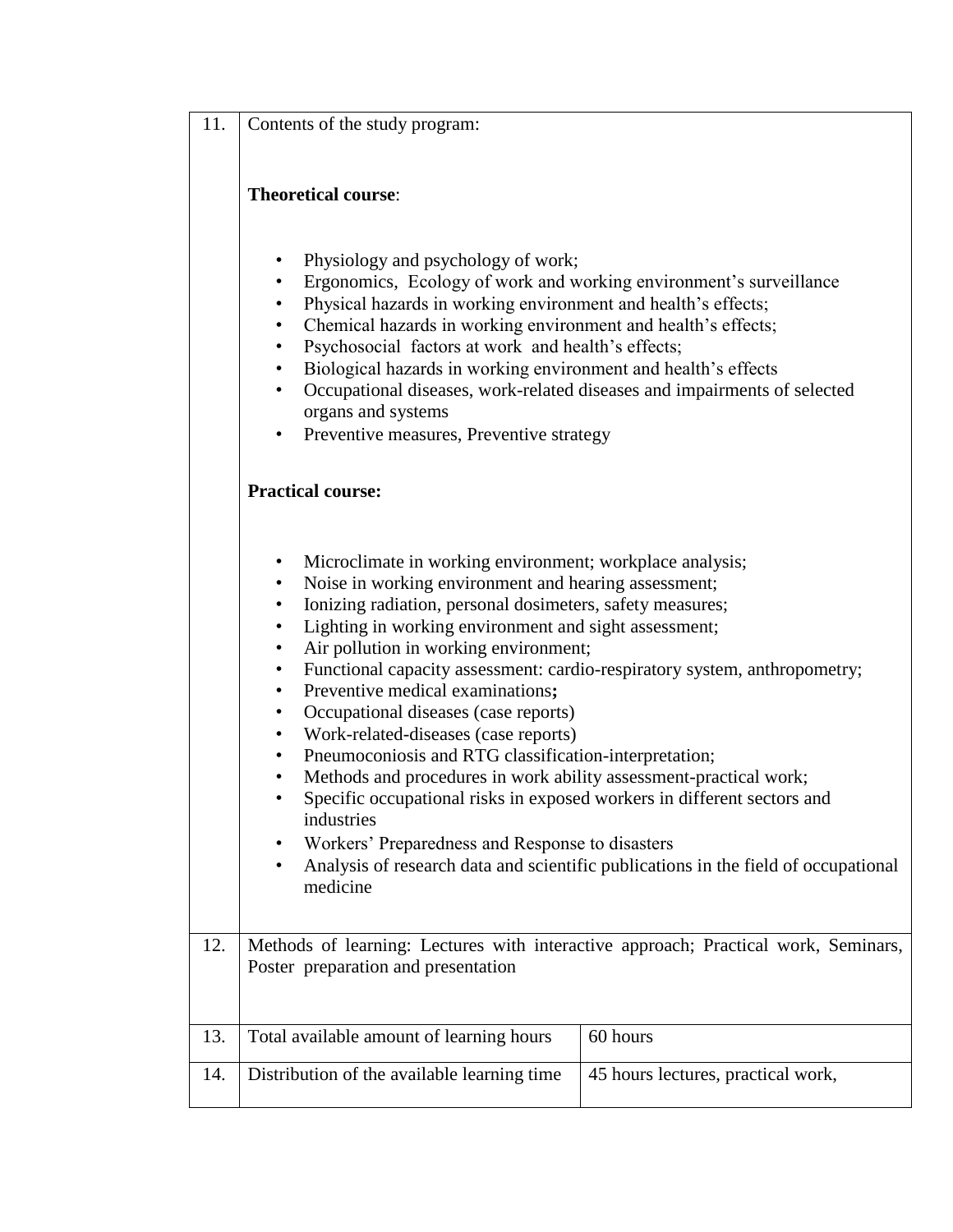|  | seminars, project tasks |
|--|-------------------------|
|  |                         |

|     | 15 hours home learning             |                                         |                                                       |                                               |  |  |  |  |
|-----|------------------------------------|-----------------------------------------|-------------------------------------------------------|-----------------------------------------------|--|--|--|--|
| 15. | Types of educational<br>activities | 15.1.<br>Lectures-theoretical<br>course |                                                       | 24 hours                                      |  |  |  |  |
|     |                                    | 15.2.                                   | Practical work<br>(laboratory, clinical),<br>seminars | Practical work: 16 hours<br>Seminars: 2 hours |  |  |  |  |
| 16. | Other types of activities          | 16.1.                                   | Project tasks                                         | 3 hours                                       |  |  |  |  |
|     |                                    | 16.2.                                   | Individual tasks                                      |                                               |  |  |  |  |
|     |                                    | 16.3.                                   | Home learning                                         | 15 hours                                      |  |  |  |  |
| 17. | Types of knowledge assessment      |                                         |                                                       |                                               |  |  |  |  |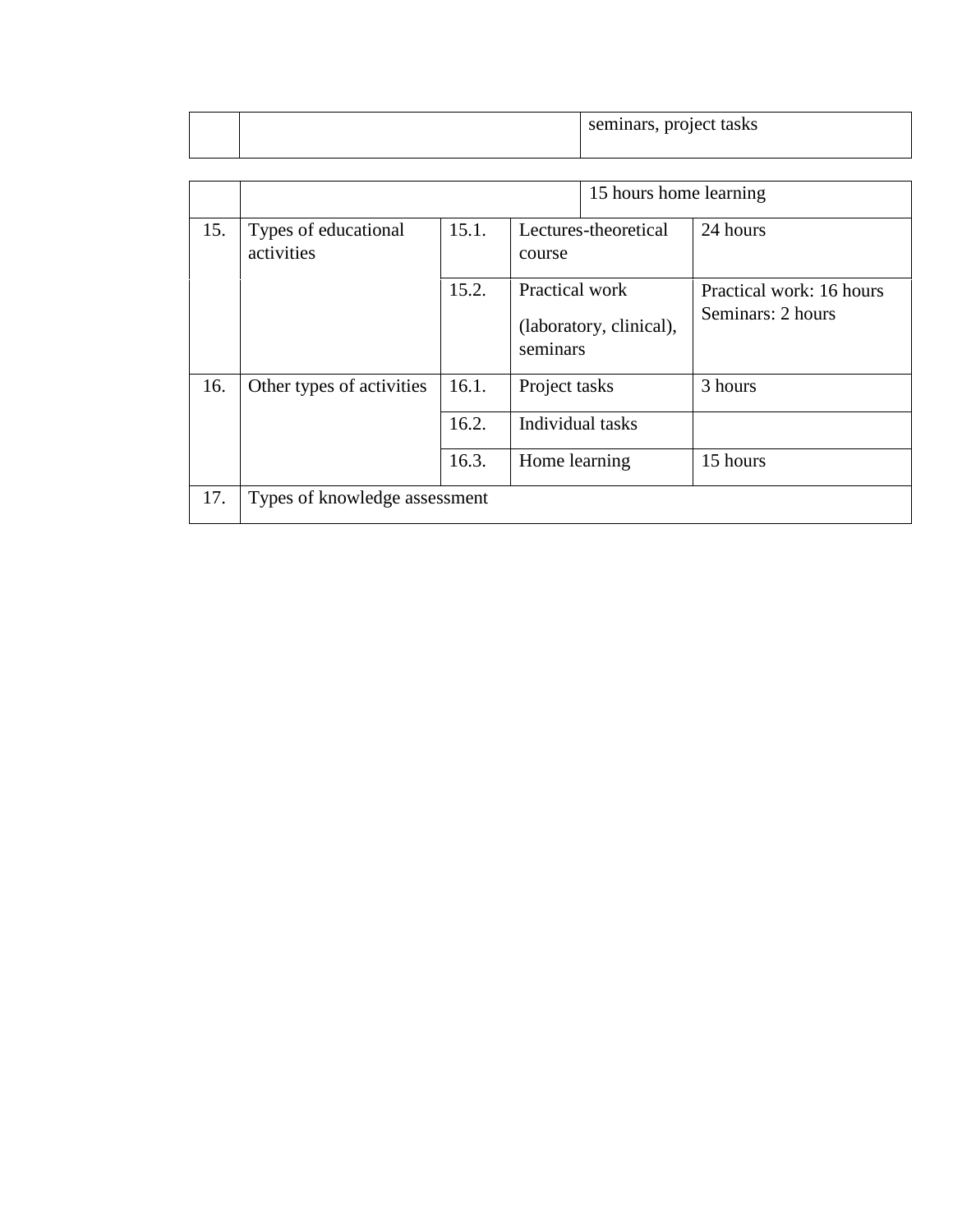| 17.1<br><b>Tests</b> | min.-max.                                                                                                                                                                                                                 |
|----------------------|---------------------------------------------------------------------------------------------------------------------------------------------------------------------------------------------------------------------------|
|                      | Continuous tests                                                                                                                                                                                                          |
|                      | Continuous testing of knowledge (colloquium)                                                                                                                                                                              |
|                      | 1 written test points 15-25                                                                                                                                                                                               |
|                      | Physiology and psychology of work,<br>Ergonomics, Workplace risk assessment and<br>ecological monitoring, Occupational diseases,<br>work-related diseases and injuries at work,                                           |
|                      | Physical factors of working environment                                                                                                                                                                                   |
|                      | <b>Final exam</b><br>min. - max.                                                                                                                                                                                          |
|                      | Written exam* points                                                                                                                                                                                                      |
|                      | $12 - 20$                                                                                                                                                                                                                 |
|                      | Oral exam <sup>**</sup> points                                                                                                                                                                                            |
|                      | 18-30                                                                                                                                                                                                                     |
|                      | * Written exam - Chemical factors of working<br>environment and health's effects, occupational<br>toxicology, metals, gases, pesticides, organic<br>compounds<br>** Oral exam (integrative) including physical,           |
|                      | chemical, biological, and psychosocial<br>workplace hazards, occupational diseases, and<br>impairments of selected organs and systems,<br>preventive measures                                                             |
|                      | The student is obliged to have a minimum of<br>predicted points for each part of the exam in<br>particular, in order to enable them to be<br>inscribed as points for the final exam.<br>Otherwise, the exam is considered |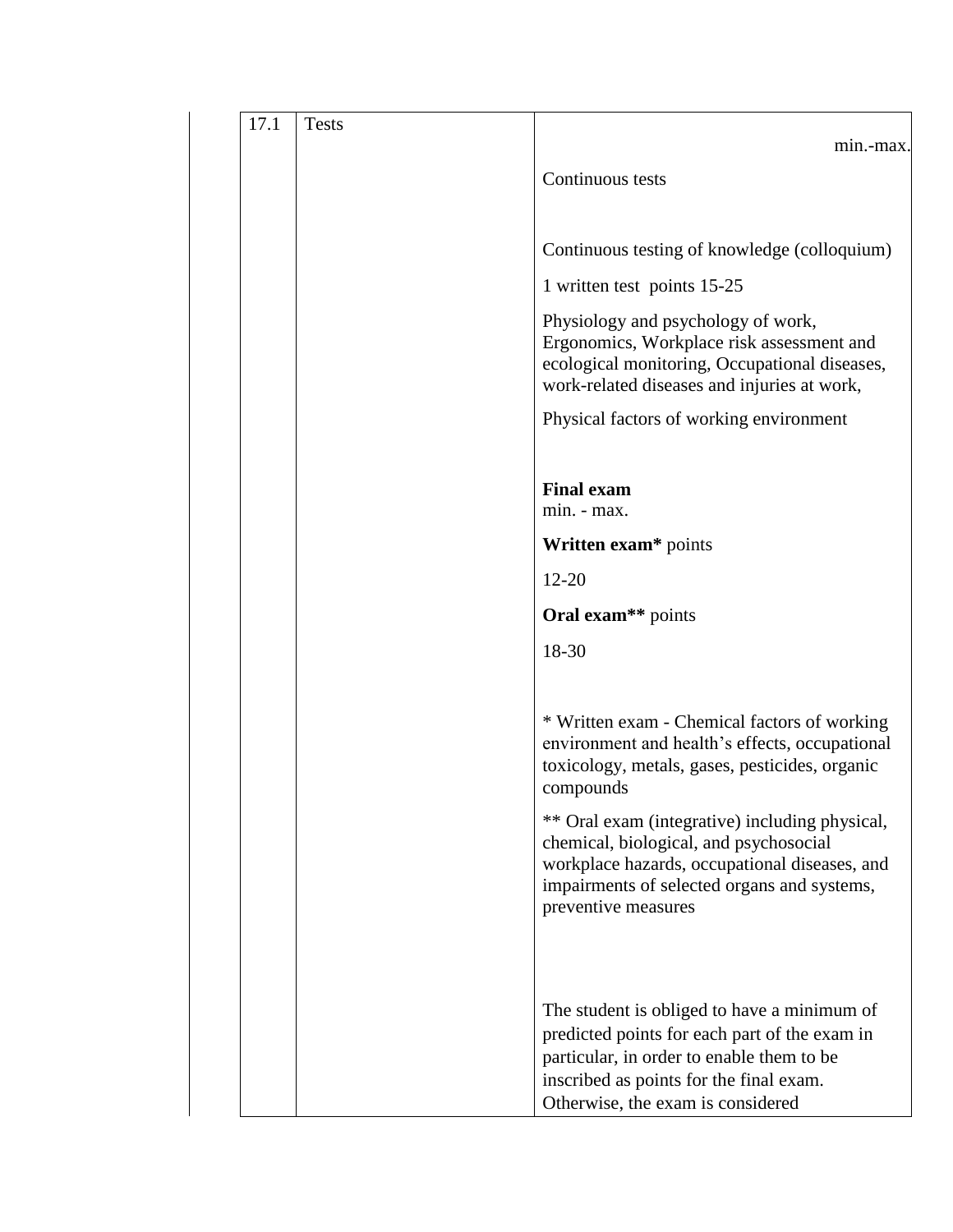|      |                              | unsuccessful.                                       |             |
|------|------------------------------|-----------------------------------------------------|-------------|
|      |                              |                                                     |             |
|      |                              |                                                     |             |
|      |                              |                                                     |             |
|      |                              |                                                     |             |
|      |                              |                                                     |             |
|      |                              |                                                     |             |
|      |                              |                                                     |             |
|      |                              |                                                     |             |
|      |                              |                                                     |             |
|      |                              |                                                     |             |
|      |                              |                                                     |             |
|      |                              |                                                     |             |
|      |                              |                                                     |             |
|      |                              |                                                     |             |
|      |                              |                                                     |             |
|      |                              |                                                     |             |
|      |                              |                                                     |             |
|      |                              |                                                     |             |
| 17.2 | Seminar work/project         |                                                     |             |
|      | (presentation: written/oral) |                                                     | min. - max. |
|      |                              | Project activity (part of practical work)<br>points | $2 - 5$     |
|      |                              |                                                     |             |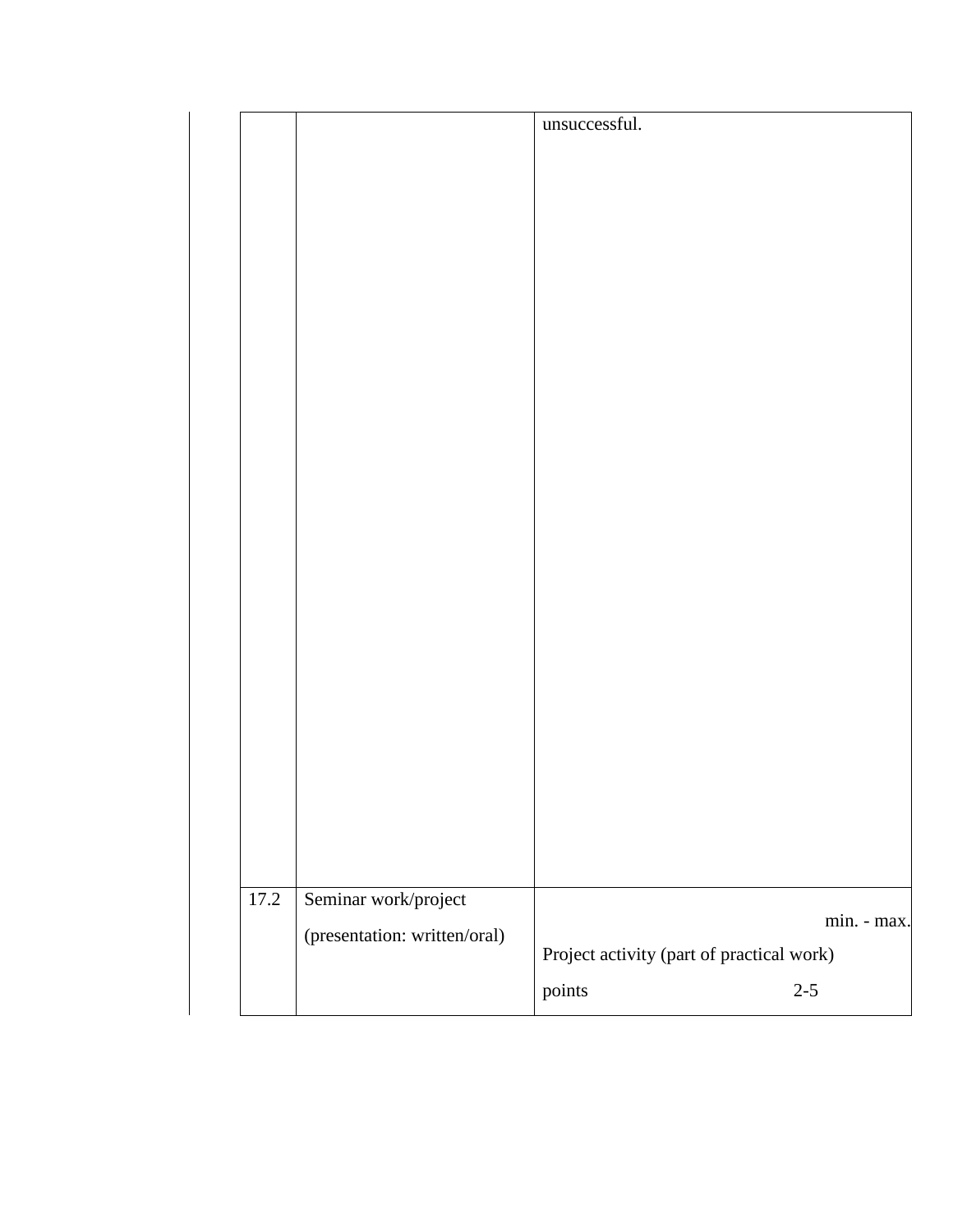|                      | $min. - max.$ |
|----------------------|---------------|
| Theoretical course * | $2 - 5$       |
| Practical course **  | $12 - 20$     |
|                      |               |
|                      |               |
| Active participation |               |

|     |                                   |                 |                   | * Attendance at theoretical lectures              |
|-----|-----------------------------------|-----------------|-------------------|---------------------------------------------------|
|     |                                   |                 | 51%-60% 2 points  |                                                   |
|     |                                   |                 | 61%-70% 3 points  |                                                   |
|     |                                   |                 | 71%-85% 4 points  |                                                   |
|     |                                   |                 | 86%-100% 5 points |                                                   |
|     |                                   |                 |                   |                                                   |
|     |                                   |                 |                   |                                                   |
|     |                                   |                 |                   | ** Practical course (4 exercises with duration of |
|     |                                   |                 |                   | 4 hours each - each exercise with 2 points)       |
|     |                                   |                 |                   |                                                   |
|     |                                   |                 |                   | Attendance at practical course - exercises:       |
|     |                                   |                 | 6-8 points        |                                                   |
|     |                                   |                 |                   |                                                   |
|     |                                   |                 |                   | Active participation in exercices:                |
|     |                                   |                 | 4-7 points        |                                                   |
|     |                                   |                 |                   |                                                   |
|     |                                   |                 |                   | The student can be absent just once (one          |
|     |                                   |                 | exercise).        |                                                   |
|     |                                   |                 |                   |                                                   |
|     |                                   |                 |                   |                                                   |
| 18. | Knowledge assessment<br>criteria: | up to 59 points |                   | $5$ (five) F                                      |
|     | (points/grade)                    |                 | 60 to 68 points   | $6$ (six) E                                       |
|     |                                   | 69 to 76 points |                   | 7 (seven) D                                       |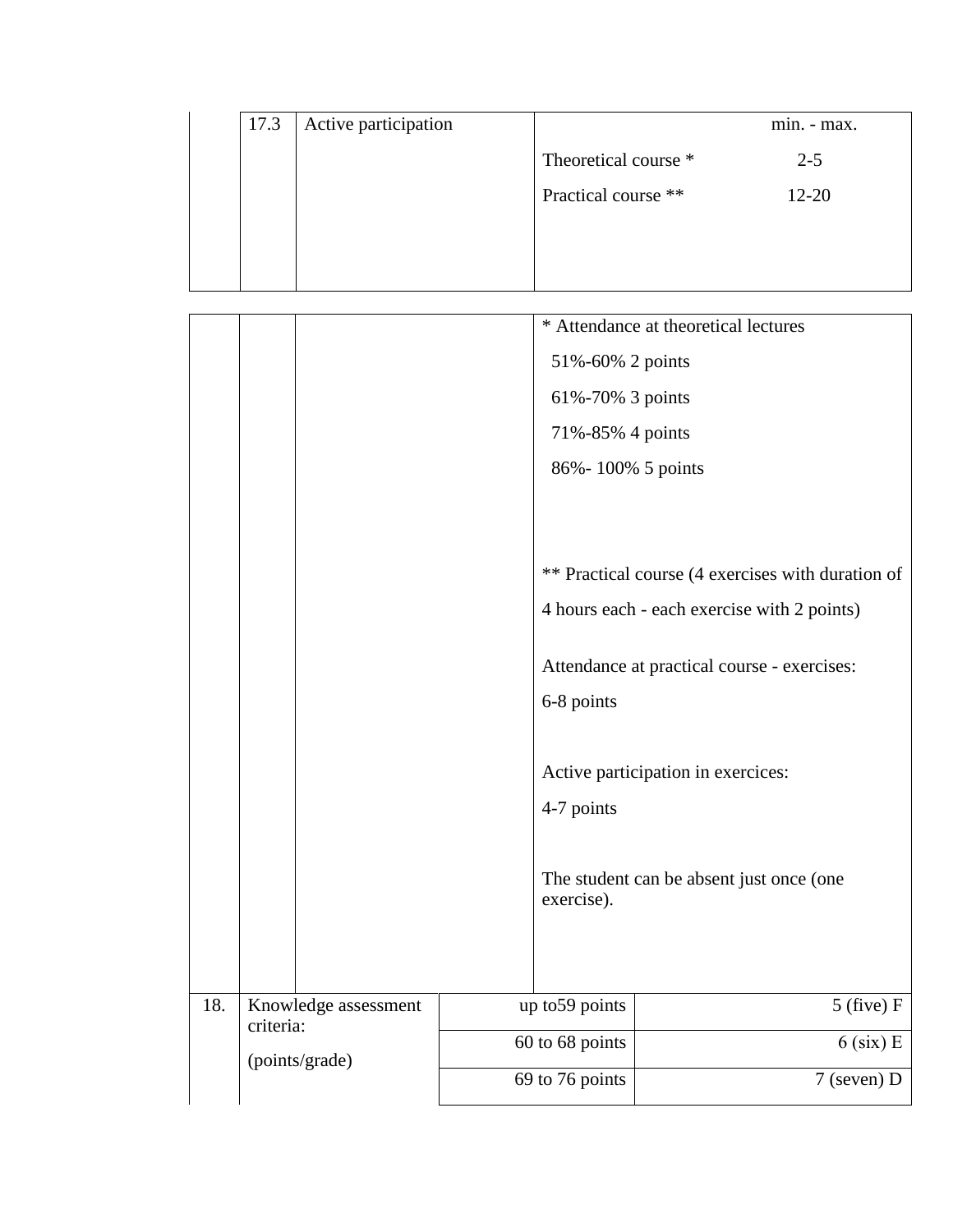|     |                                                                    |  |                                                                                       |  | 77 to 84 points                                                                                                                                                                                                                                                                                                                                                                                                                                                                                                       |                                                     | 8 (eight) C  |  |  |
|-----|--------------------------------------------------------------------|--|---------------------------------------------------------------------------------------|--|-----------------------------------------------------------------------------------------------------------------------------------------------------------------------------------------------------------------------------------------------------------------------------------------------------------------------------------------------------------------------------------------------------------------------------------------------------------------------------------------------------------------------|-----------------------------------------------------|--------------|--|--|
|     |                                                                    |  |                                                                                       |  | 85 to 92 points                                                                                                                                                                                                                                                                                                                                                                                                                                                                                                       |                                                     | $9$ (nine) B |  |  |
|     |                                                                    |  |                                                                                       |  | 93 to 100 points                                                                                                                                                                                                                                                                                                                                                                                                                                                                                                      |                                                     | $10$ (ten) A |  |  |
| 19. | Criteria for obtaining a<br>signature and taking the<br>final exam |  |                                                                                       |  | Conditional criteria:<br>In order to obtain a signature, the student is required to<br>attend theoretical, practical courses and seminars and to<br>score minimum points.<br>The student can take the final exam if he/she has passed<br>the continuous tests with minimum points;<br>Additionally, he/she has to pass the continuous<br>assessments, and then can take the complete final exam.<br>The grade for the subject is formed according to the<br>rating table, based on the sum of the points from all the |                                                     |              |  |  |
| 20. |                                                                    |  |                                                                                       |  | activities, the continuous testing and the final exam.<br>Macedonian                                                                                                                                                                                                                                                                                                                                                                                                                                                  |                                                     |              |  |  |
|     | Language of the course                                             |  |                                                                                       |  |                                                                                                                                                                                                                                                                                                                                                                                                                                                                                                                       |                                                     |              |  |  |
| 21. | Method for evaluation of the<br>quality of education               |  |                                                                                       |  | Anonymous student's evaluation of the subject, teachers<br>and collaborators involved in the educational activities                                                                                                                                                                                                                                                                                                                                                                                                   |                                                     |              |  |  |
| 22. | Literature                                                         |  |                                                                                       |  |                                                                                                                                                                                                                                                                                                                                                                                                                                                                                                                       |                                                     |              |  |  |
|     | Mandatory textbooks                                                |  |                                                                                       |  |                                                                                                                                                                                                                                                                                                                                                                                                                                                                                                                       |                                                     |              |  |  |
|     | 1.<br>Kuc S,<br>22.1.<br>2.<br>3.<br>Rom;<br>Steven                |  | Bislimovska<br>Karadzinska<br>J, Minov J,<br>Risteska-<br>Mijakoski D,<br>Stoleski S. |  | Occupational<br>Medicine                                                                                                                                                                                                                                                                                                                                                                                                                                                                                              | University "Sts. Cyril<br>and Methodius",<br>Skopje | 2011         |  |  |
|     |                                                                    |  | Stikova E.                                                                            |  | Occupational<br>Medicine                                                                                                                                                                                                                                                                                                                                                                                                                                                                                              | Faculty of Medicine,<br>Skopje                      | 2012         |  |  |
|     |                                                                    |  | William N                                                                             |  | Environmental and<br>occupational<br>medicine                                                                                                                                                                                                                                                                                                                                                                                                                                                                         | Wolters<br>Kluwer/Lippincott<br>Williams & Wilkins, | 2007         |  |  |